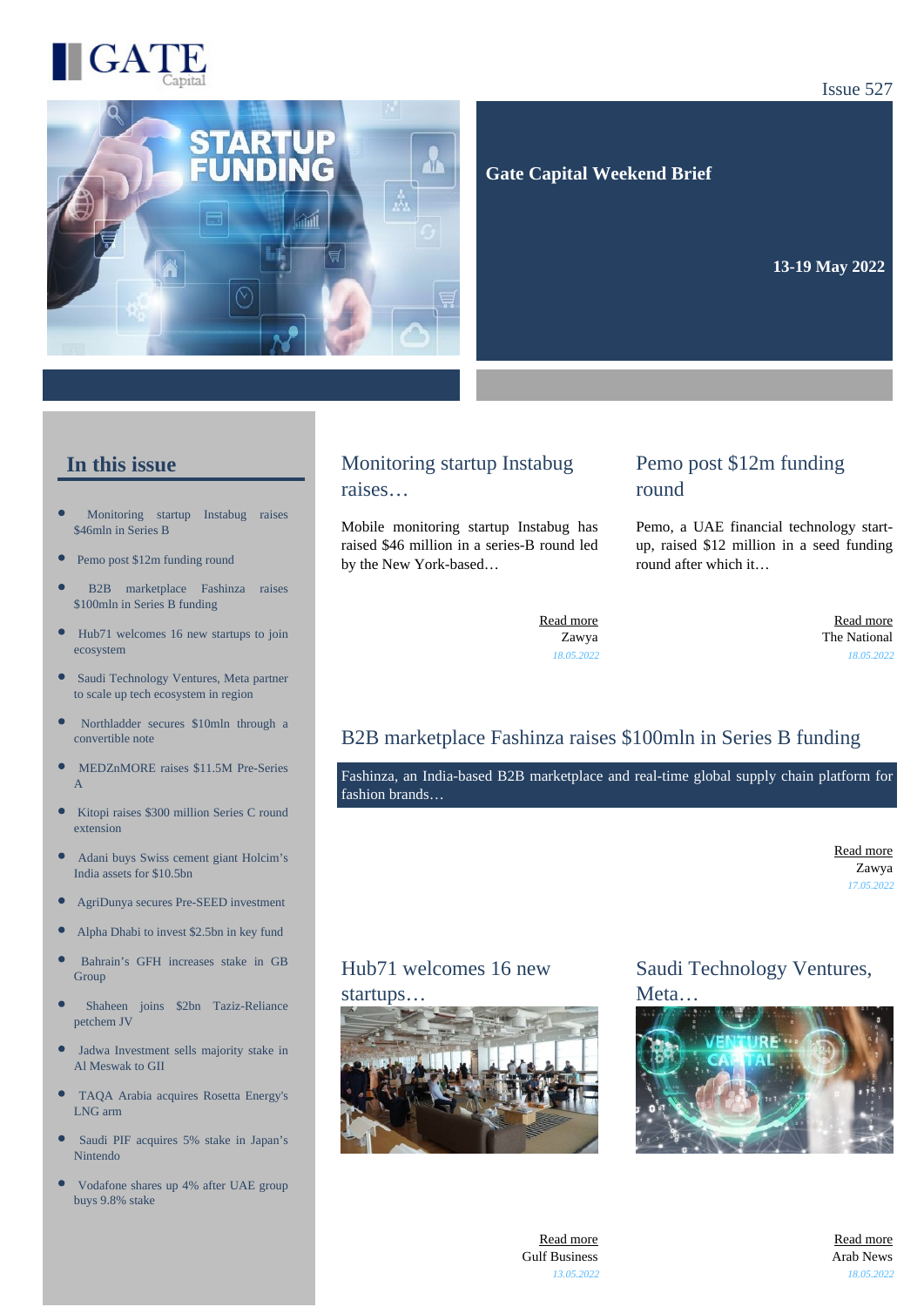# Northladder secures \$10mln through a convertible…

 NorthLadder announced a \$10 million convertible note in the UAE, led by CE-Ventures, with supporting investment from BECO Capital, Venture Souq and Dutch Founders Fund. BECO had invested \$5 million in the last funding round.

# MEDZnMORE raises \$11.5M Pre-Series A

 Karachi-based HealthTech startup MEDZnMORE has raised \$11.5M in Pre-Series A funding from Integra Partners, Nunc Gestion, Sturgeon Capital, and Alta Semper.

# Kitopi raises \$300 million Series C round…

 UAE-based cloud kitchen operator Kitopi, raised an additional \$300 million in its Series C round late last year, extending the round's size to \$715 million.

 [Read more](https://gatecapital.net/back_office/newsletters/tracking/5950/669) Zawya *17.05.2022*  [Read more](https://gatecapital.net/back_office/newsletters/tracking/5965/669) Magnitt *13.05.2022*  [Read more](https://gatecapital.net/back_office/newsletters/tracking/5966/669) Wamda *13.05.2022*

# Adani buys Swiss cement giant Holcim's…

 Asia's richest man Gautam Adani's group on Sunday said it has clinched a deal to acquire a controlling stake in Swiss cement major Holcim's businesses in India for \$10.5 billion, thus marking its entry into the cement sector, reported Press Trust of India.

# AgriDunya secures Pre-SEED investment

 AgriDunya, an Agri-tech B2B platform specializing in Agri-Input sourcing  $\&$ supply to farms & farmers in Pakistan, has raised an undisclosed Pre-SEED funding to transform the Agri sector in the country.

# Alpha Dhabi to invest \$2.5bn in key fund

 Alpha Dhabi Holding, one of the fastestgrowing investment holding companies in the UAE, has made a AED9.2 billion (\$2.504 billion) commitment to invest in Chimera Capital and Alpha Wave's landmark 'Alpha Wave Ventures II'.

 [Read more](https://gatecapital.net/back_office/newsletters/tracking/5944/669) Trade Arabia *16.05.2022*

 [Read more](https://gatecapital.net/back_office/newsletters/tracking/5955/669) Magnitt *17.05.2022*

 [Read more](https://gatecapital.net/back_office/newsletters/tracking/5964/669) Trade Arabia *19.05.2022*

# Bahrain's GFH increases stake in GB Group

 Bahrain's GFH Financial Group has increased its stake in investment bank GB Corp BSC from 50.41 percent to 62.91 percent through strategic swaps valued at \$1.7 million.

# Shaheen joins \$2bn Taziz-Reliance petchem…

 Abu Dhabi Chemicals Derivatives Company (Ta'ziz) has announced that Shaheen Chem Holdings Investment (Shaheen) has signed up a strategic partner in the Ta'ziz EDC & PVC, a joint venture between Ta'ziz and Indian multinational conglomerate Reliance Industries Limited.

# Jadwa Investment sells majority stake in…

 Jadwa Investment and Dubai-based Gulf Islamic Investment Co. (GII) announced that Jadwa Healthcare Opportunities Fund 3, which is managed by Jadwa, sold its majority stake in Al Meswak Dental Clinics to GII and Jadwa Healthcare Opportunities Fund 5.

 [Read more](https://gatecapital.net/back_office/newsletters/tracking/5948/669) Zawya *17.05.2022*

 [Read more](https://gatecapital.net/back_office/newsletters/tracking/5945/669) Trade Arabia *13.05.2022*  [Read more](https://gatecapital.net/back_office/newsletters/tracking/5946/669) Argaam *17.05.2022*